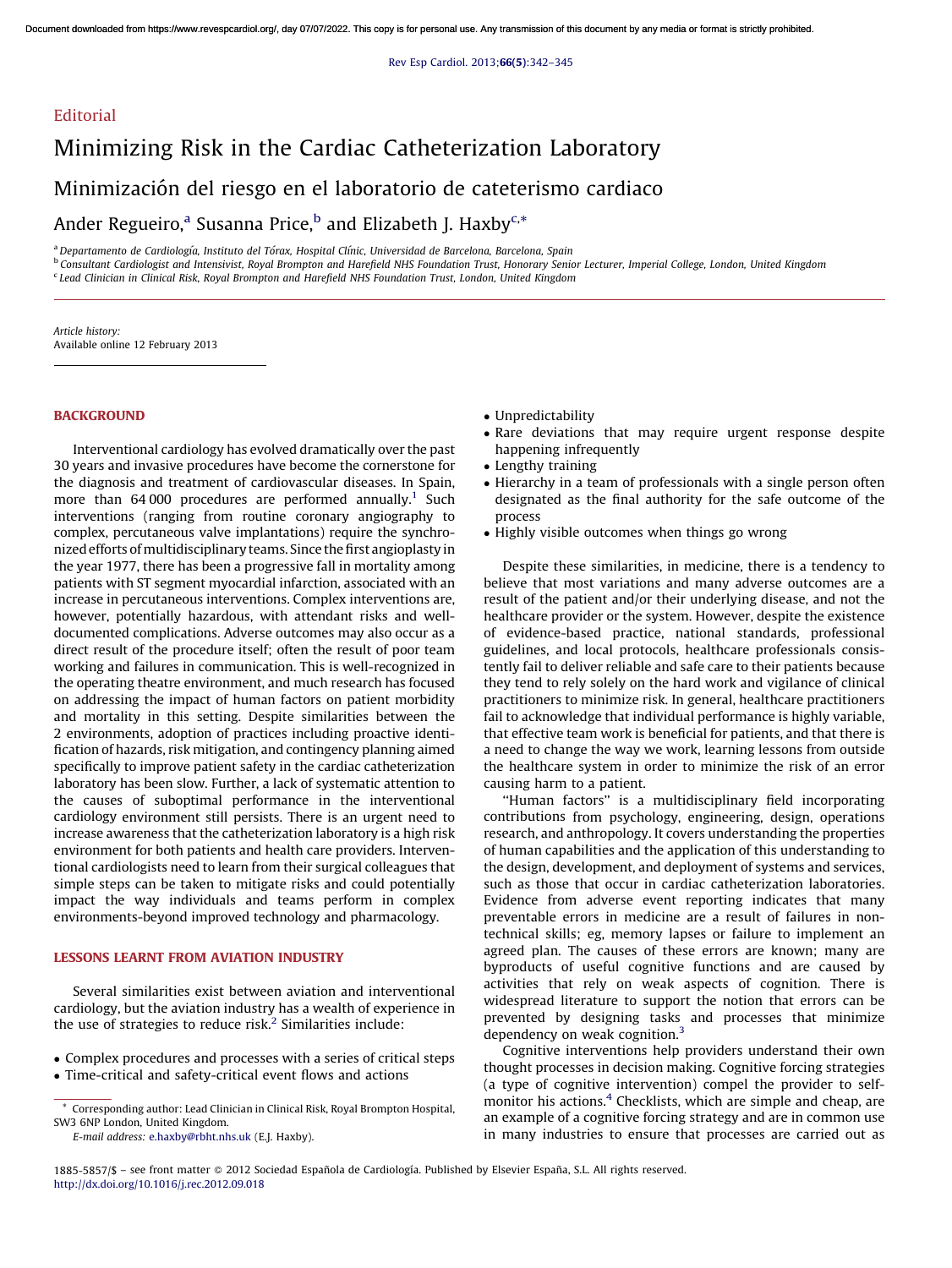<span id="page-1-0"></span>designed. A checklist is ''a formal list used to identify, schedule, compare, or verify a group of elements or; a checklist is used as a visual or oral aid that enables the user to overcome the limitations of short-term human memory".<sup>[4](#page-3-0)</sup> Checklists not only help with memory recall, they ensure a minimum standard of care ie, to make sure that all elements of a process or intervention are delivered reliably. Design of the checklist is crucial; they should be specific to a particular task, short, clear, comprising of a simple check rather than an algorithm. Despite their acknowledged and demonstrated potential to improve patient outcomes (and outcomes outside of healthcare, eg, in aviation), their adoption in many fields of medical practice has been slow because of provider resistance. This is often because checklists have been forced on, rather than implemented by clinical teams to meet their own needs and those of their patients. In addition, delays in knowledge dissemination and integration, limited methodology to guide development and maintenance, together with a lack of effective technical strategies to make them available and easy to use<sup>[5](#page-3-0)</sup> have resulted in their limited adoption in medicine.

## CHECKLISTS IN MEDICINE-SURGERY AND INTENSIVE CARE LEADING THE WAY

There is a long history of the use of checklists in the assessment of patients (medical history and vital signs charts), and in general, non-medical health care professionals do use checklists and multidisciplinary teamwork in their daily practice. Doctors,

however, are lagging behind in this respect. In the year 2001, Peter Pronovost, a critical care specialist at John Hopkins Hospital performed the first formal test of a checklist in medicine. At this time it was estimated that central venous catheter infections were causing 28 000 deaths per annum among patients in intensive care units in the United States. Thus, after implementing a care bundle aimed at reducing the rate of catheter-related blood stream infections in their own intensive care unit, Peter Pronovost and his team decided to test the intervention across the state of Michigan. This care bundle targeted clinicians in the use of 5 evidence-based interventions recommended by the centre for disease control. The recommended procedures were hand washing, using full-barrier precautions during the insertion of central venous catheters, cleaning the skin with 2% chlorhexidine, avoiding the femoral site if possible, and removing unnecessary catheters. The checklist required formal documentation that each of the 5 interventions was used every time a central venous catheter was inserted into a patient. One hundred and three intensive care units participated in the intervention. Within 3 months of implementation, the median rate of infection decreased from 2.7 (mean, 8.7) per 1000 catheter-days to 0 (mean, 2.3), a rate that was sustained throughout the remaining 15 months of follow-up,<sup>[6](#page-3-0)</sup> saving an estimated 175 million dollars in hospital costs and more than 1500 lives. What the checklist did was to simply force clinicians to apply evidence based practices and insert central venous catheters reliably in a standardized way, with obvious benefits to patients.



Royal Brompton & Harefield NIS

Harefield Cath Lab – Team brief

Date: ………………………………………………………………………..……………….

- Present  $\Box$  Lead consultant  $\Box$  Radiographer □ Registrar Scheduler
- □ Cath lab co-ordinator Consultant anaesthetist  $\square$  Cardiac physiologist  $\square$  Operatig department practitioner

Staffing issues/skill mix

| Expected procedure durations and concerns about particular patients |  |  |  |
|---------------------------------------------------------------------|--|--|--|
| Anaesthetic issues/specific concerns                                |  |  |  |
| Confirmation that all equipment available and operational           |  |  |  |
| Confirmation that all consumables and devices are available         |  |  |  |
| Recovery/post-procedure needs                                       |  |  |  |
| Bed issues                                                          |  |  |  |
| Known cancellations/DNA's                                           |  |  |  |
| What ifs? Predictable problems and plans to manage (eg, primary)    |  |  |  |
| The list order for the day set across the labs                      |  |  |  |
|                                                                     |  |  |  |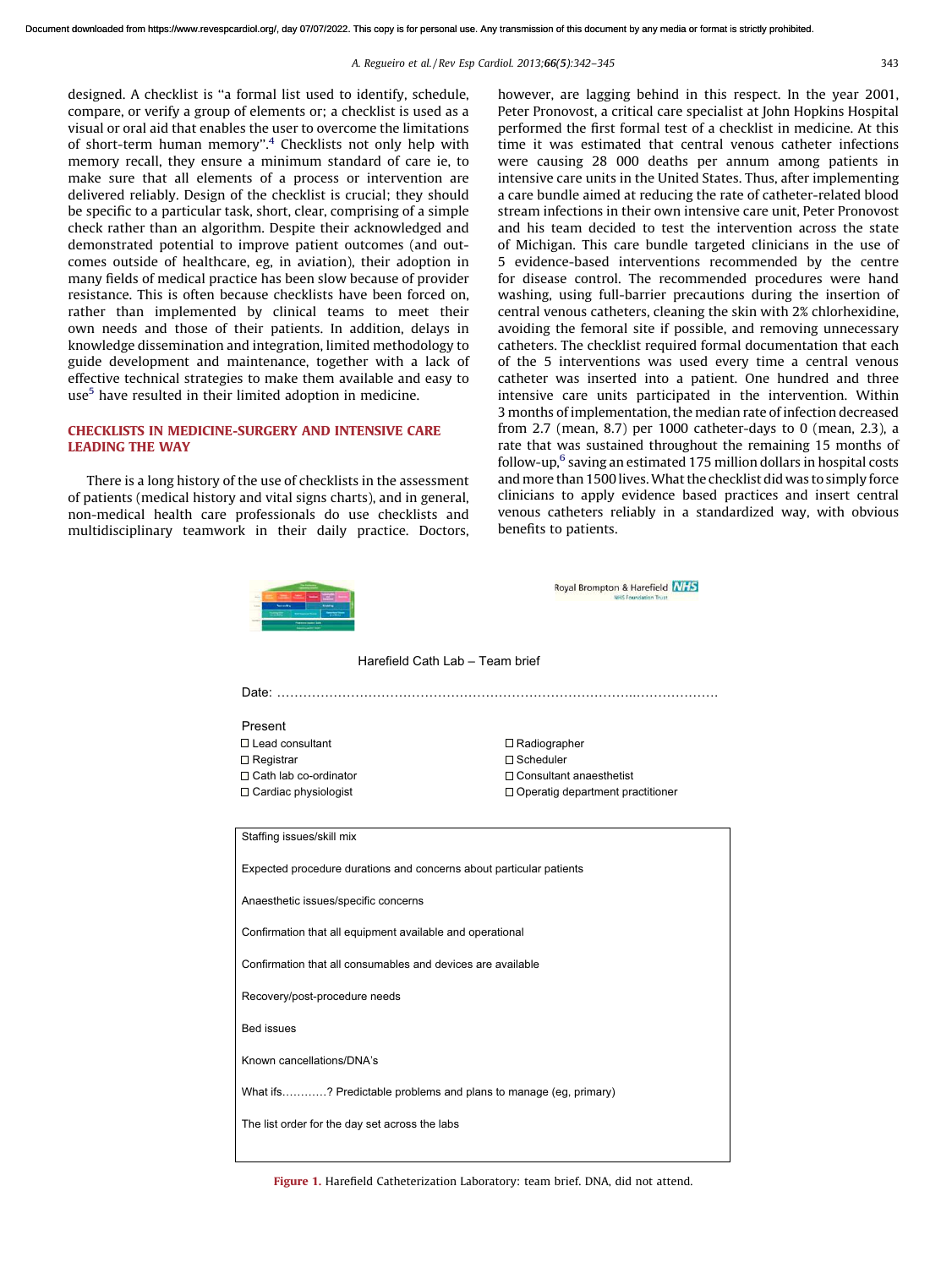Six years later, a World Health Organization program called Safe Surgery Saves Lives was started under the leadership of Atul Gawande, a surgeon at the Brigham and Women's Hospital in Boston. Eight hospitals in 8 cities with a diverse set of socioeconomic environments were included in the program. The intervention involved a 2-step checklist implementation. Baseline data were collected and subsequently each local investigator was directed to implement a 19-item World Health Organization safesurgery checklist.

The checklist was employed at 3 time points: before anesthesia (sign in), immediately before incision (time-out), and before the patient is taken out of the operating room (sign out). The primary end point was the composite of any major complication defined by the American College of Surgeons' National Surgical Quality Improvement Program. Three thousand seven hundred and thirty three patients were enrolled at baseline and 3955 patients were enrolled after implementation of the program. The rate of any complication decreased from 11.0% at baseline to 7.0% (*P*<.001) after program implementation, and the total in-hospital mortality dropped from 1.5% at baseline to 0.8% (*P*=.003) after program implementation.<sup>[7](#page-3-0)</sup> The precise mechanisms of improvement are not obvious; however, checklist implementation required changes in systems and in the behavior (human factors) of individual surgical teams and this undoubtedly contributed to the impressive results. The checklist does not involve technology or equipment, it simply directs the team to focus on the procedure and the patient and carry out all the basic safety steps consistently and reliably. In the United Kingdom, the use of a safe surgery checklist is now mandatory in all hospitals for all patients undergoing an operation and compliance to the same is monitored by regulatory bodies. $8$ 

### SAFETY IN THE CARDIAC CATHETERIZATION LABORATORY

The cardiac catheterization laboratory is a challenging environment with multiple professionals undertaking complex procedures, many of which may be performed under emergency conditions. In these circumstances the propensity for errors to occur is high. Examples include failure to check fasting status, renal function, or international normalized ratio prior to procedures, failure to check that vital equipment is present and working before administering sedation or anaesthesia, inadequate recording of drugs given during a procedure so that further doses are given post-operatively, and failure to compress femoral wounds for sufficient time or deploy occlusion devices effectively due to lack of experience or supervision. Many of these errors could be prevented by acknowledging the impact of human factors and implementing simple interventions (such as team briefs [\[Fig.](#page-1-0) 1] and checklists [Fig. 2]), thereby increasing the likelihood of a good outcome for the patient.

The European Association of Percutaneous Cardiovascular Interventions published a recommendation to construct a checklist for the prevention of complications during percutaneous coronary intervention.<sup>[9](#page-3-0)</sup> The aim was to provide the fundamental requirements of a checklist which could be adapted by local organizations and teams for their own use. Two separate checklists were proposed, 1 for non-emergent procedures and another in case of emergent procedures. Recently, the Society for Cardiovascular Angiography and Interventions published the ''clinical expert consensus statement on best practices in the cardiac catheterization laboratory''.[10](#page-3-0) The statement identifies a need for specific standards to be implemented which mirror those already employed in many surgical operating rooms across the world,

| Equipment cleaned, functional and ready<br>Anaesthesia<br>Nurse confirms with the team<br>for use<br>□ Checklist completed by anaesthetic team<br>□ Amount of contrast used<br>$\Box$ Infusion pump<br>$\Box$ All counts are correct, if applicable<br>□ Oxygen tubing and mask<br>Is there a difficult airway/aspiration risk<br>Y/N<br>$\Box$ Patients wound(s) intact and dressed appropriately<br>□ Medrad pump emptied and cleaned<br>□ SATS probe and BP cuff<br>Monitoring systems, functioning and attached,<br>alarms set<br>Handover management<br>Diathemy (if applicable)<br>□ Post procedural instruction given to recovery/ward/ICU<br>ECG/EPS references patches<br>Confirm the following information:<br>$\Box$ SpO <sub>2</sub><br>□ Patient identity<br>□ NIBP/invasive BP<br>Documentation completed<br>□ Consent<br>$\Box$ Remote defib patches attached<br>$\Box$ ICP completed and put into the notes<br>$\Box$ Procedure to be done<br>$\square$ Diathermy patch applied in appropriate positions<br>□ Procedure documented in ICP by doctor<br>$\Box$ Access site<br>□ Other required equipment identified present<br>and functional<br>□ Pregnancy status<br>Radiographer confirms with the team<br>□ IV access<br>Anticipated adverse events<br>Radiation dose within acceptable limits<br>□ Creatinine levels<br>□ Diabetic status<br>□ Operator - are there any critical or unexplained steps,<br>Cardiac Physiologist confirms with the team<br>or specific equipment or drug requirements that the<br>$\Box$ Patient notes<br>team has not yet prepared?<br>$\Box$ That the physiology report has been completed<br>$\Box$ Drug chart<br>and filed in the notes<br>□ Blood cross-matched<br>$\Box$ Nurse - are there any patient specific concerns,<br>$\Box$ Pacing programmed appropriately and adequately,<br>□ Infection control procotol (if requiered)<br>drugs, equipment or blood needed?<br>if applicable<br>Team-working<br>$\Box$ Anaesthetist - are there any patient specific<br>Adverse events<br>□ All team members introduced themselves<br>concerns, drugs, equipment or blood needed?<br>Was there an adverse clinical event(s)<br>Y/N<br>by name and role<br>$\Box$ Cardiac physiologist - are there specific concerns or<br>Allergy<br>newly identified equipment needed?<br>If yes<br>Does the patient have a know allergy Y/N<br>$\Box$ Has there been a debrief?<br>$\Box$ Has the event(s) been reported?<br>$\Box$ Radiographer - are there any concerns or are high<br>radiation doses expected?<br>If yes<br>□ Other relevant staff issues?<br>□ Anti-allergy protocol commenced |                                       |                                          |                                |
|-------------------------------------------------------------------------------------------------------------------------------------------------------------------------------------------------------------------------------------------------------------------------------------------------------------------------------------------------------------------------------------------------------------------------------------------------------------------------------------------------------------------------------------------------------------------------------------------------------------------------------------------------------------------------------------------------------------------------------------------------------------------------------------------------------------------------------------------------------------------------------------------------------------------------------------------------------------------------------------------------------------------------------------------------------------------------------------------------------------------------------------------------------------------------------------------------------------------------------------------------------------------------------------------------------------------------------------------------------------------------------------------------------------------------------------------------------------------------------------------------------------------------------------------------------------------------------------------------------------------------------------------------------------------------------------------------------------------------------------------------------------------------------------------------------------------------------------------------------------------------------------------------------------------------------------------------------------------------------------------------------------------------------------------------------------------------------------------------------------------------------------------------------------------------------------------------------------------------------------------------------------------------------------------------------------------------------------------------------------------------------------------------------------------------------------------------------------------------------------------------------------------------------------------------------------------------------------------------------------------------------------------|---------------------------------------|------------------------------------------|--------------------------------|
|                                                                                                                                                                                                                                                                                                                                                                                                                                                                                                                                                                                                                                                                                                                                                                                                                                                                                                                                                                                                                                                                                                                                                                                                                                                                                                                                                                                                                                                                                                                                                                                                                                                                                                                                                                                                                                                                                                                                                                                                                                                                                                                                                                                                                                                                                                                                                                                                                                                                                                                                                                                                                                           | SIGN IN-before/as the patient arrives | TIME-OUT-prior to puncture/skin incision | SIGN OUT-before patient leaves |
|                                                                                                                                                                                                                                                                                                                                                                                                                                                                                                                                                                                                                                                                                                                                                                                                                                                                                                                                                                                                                                                                                                                                                                                                                                                                                                                                                                                                                                                                                                                                                                                                                                                                                                                                                                                                                                                                                                                                                                                                                                                                                                                                                                                                                                                                                                                                                                                                                                                                                                                                                                                                                                           |                                       |                                          |                                |
|                                                                                                                                                                                                                                                                                                                                                                                                                                                                                                                                                                                                                                                                                                                                                                                                                                                                                                                                                                                                                                                                                                                                                                                                                                                                                                                                                                                                                                                                                                                                                                                                                                                                                                                                                                                                                                                                                                                                                                                                                                                                                                                                                                                                                                                                                                                                                                                                                                                                                                                                                                                                                                           |                                       |                                          |                                |
|                                                                                                                                                                                                                                                                                                                                                                                                                                                                                                                                                                                                                                                                                                                                                                                                                                                                                                                                                                                                                                                                                                                                                                                                                                                                                                                                                                                                                                                                                                                                                                                                                                                                                                                                                                                                                                                                                                                                                                                                                                                                                                                                                                                                                                                                                                                                                                                                                                                                                                                                                                                                                                           |                                       |                                          |                                |
|                                                                                                                                                                                                                                                                                                                                                                                                                                                                                                                                                                                                                                                                                                                                                                                                                                                                                                                                                                                                                                                                                                                                                                                                                                                                                                                                                                                                                                                                                                                                                                                                                                                                                                                                                                                                                                                                                                                                                                                                                                                                                                                                                                                                                                                                                                                                                                                                                                                                                                                                                                                                                                           |                                       |                                          |                                |
|                                                                                                                                                                                                                                                                                                                                                                                                                                                                                                                                                                                                                                                                                                                                                                                                                                                                                                                                                                                                                                                                                                                                                                                                                                                                                                                                                                                                                                                                                                                                                                                                                                                                                                                                                                                                                                                                                                                                                                                                                                                                                                                                                                                                                                                                                                                                                                                                                                                                                                                                                                                                                                           |                                       |                                          |                                |
|                                                                                                                                                                                                                                                                                                                                                                                                                                                                                                                                                                                                                                                                                                                                                                                                                                                                                                                                                                                                                                                                                                                                                                                                                                                                                                                                                                                                                                                                                                                                                                                                                                                                                                                                                                                                                                                                                                                                                                                                                                                                                                                                                                                                                                                                                                                                                                                                                                                                                                                                                                                                                                           |                                       |                                          |                                |
|                                                                                                                                                                                                                                                                                                                                                                                                                                                                                                                                                                                                                                                                                                                                                                                                                                                                                                                                                                                                                                                                                                                                                                                                                                                                                                                                                                                                                                                                                                                                                                                                                                                                                                                                                                                                                                                                                                                                                                                                                                                                                                                                                                                                                                                                                                                                                                                                                                                                                                                                                                                                                                           |                                       |                                          |                                |
|                                                                                                                                                                                                                                                                                                                                                                                                                                                                                                                                                                                                                                                                                                                                                                                                                                                                                                                                                                                                                                                                                                                                                                                                                                                                                                                                                                                                                                                                                                                                                                                                                                                                                                                                                                                                                                                                                                                                                                                                                                                                                                                                                                                                                                                                                                                                                                                                                                                                                                                                                                                                                                           |                                       |                                          |                                |
|                                                                                                                                                                                                                                                                                                                                                                                                                                                                                                                                                                                                                                                                                                                                                                                                                                                                                                                                                                                                                                                                                                                                                                                                                                                                                                                                                                                                                                                                                                                                                                                                                                                                                                                                                                                                                                                                                                                                                                                                                                                                                                                                                                                                                                                                                                                                                                                                                                                                                                                                                                                                                                           |                                       |                                          |                                |
|                                                                                                                                                                                                                                                                                                                                                                                                                                                                                                                                                                                                                                                                                                                                                                                                                                                                                                                                                                                                                                                                                                                                                                                                                                                                                                                                                                                                                                                                                                                                                                                                                                                                                                                                                                                                                                                                                                                                                                                                                                                                                                                                                                                                                                                                                                                                                                                                                                                                                                                                                                                                                                           |                                       |                                          |                                |
|                                                                                                                                                                                                                                                                                                                                                                                                                                                                                                                                                                                                                                                                                                                                                                                                                                                                                                                                                                                                                                                                                                                                                                                                                                                                                                                                                                                                                                                                                                                                                                                                                                                                                                                                                                                                                                                                                                                                                                                                                                                                                                                                                                                                                                                                                                                                                                                                                                                                                                                                                                                                                                           |                                       |                                          |                                |
|                                                                                                                                                                                                                                                                                                                                                                                                                                                                                                                                                                                                                                                                                                                                                                                                                                                                                                                                                                                                                                                                                                                                                                                                                                                                                                                                                                                                                                                                                                                                                                                                                                                                                                                                                                                                                                                                                                                                                                                                                                                                                                                                                                                                                                                                                                                                                                                                                                                                                                                                                                                                                                           |                                       |                                          |                                |
|                                                                                                                                                                                                                                                                                                                                                                                                                                                                                                                                                                                                                                                                                                                                                                                                                                                                                                                                                                                                                                                                                                                                                                                                                                                                                                                                                                                                                                                                                                                                                                                                                                                                                                                                                                                                                                                                                                                                                                                                                                                                                                                                                                                                                                                                                                                                                                                                                                                                                                                                                                                                                                           |                                       |                                          |                                |
|                                                                                                                                                                                                                                                                                                                                                                                                                                                                                                                                                                                                                                                                                                                                                                                                                                                                                                                                                                                                                                                                                                                                                                                                                                                                                                                                                                                                                                                                                                                                                                                                                                                                                                                                                                                                                                                                                                                                                                                                                                                                                                                                                                                                                                                                                                                                                                                                                                                                                                                                                                                                                                           |                                       |                                          |                                |
|                                                                                                                                                                                                                                                                                                                                                                                                                                                                                                                                                                                                                                                                                                                                                                                                                                                                                                                                                                                                                                                                                                                                                                                                                                                                                                                                                                                                                                                                                                                                                                                                                                                                                                                                                                                                                                                                                                                                                                                                                                                                                                                                                                                                                                                                                                                                                                                                                                                                                                                                                                                                                                           |                                       |                                          |                                |
|                                                                                                                                                                                                                                                                                                                                                                                                                                                                                                                                                                                                                                                                                                                                                                                                                                                                                                                                                                                                                                                                                                                                                                                                                                                                                                                                                                                                                                                                                                                                                                                                                                                                                                                                                                                                                                                                                                                                                                                                                                                                                                                                                                                                                                                                                                                                                                                                                                                                                                                                                                                                                                           |                                       |                                          |                                |
|                                                                                                                                                                                                                                                                                                                                                                                                                                                                                                                                                                                                                                                                                                                                                                                                                                                                                                                                                                                                                                                                                                                                                                                                                                                                                                                                                                                                                                                                                                                                                                                                                                                                                                                                                                                                                                                                                                                                                                                                                                                                                                                                                                                                                                                                                                                                                                                                                                                                                                                                                                                                                                           |                                       |                                          |                                |
|                                                                                                                                                                                                                                                                                                                                                                                                                                                                                                                                                                                                                                                                                                                                                                                                                                                                                                                                                                                                                                                                                                                                                                                                                                                                                                                                                                                                                                                                                                                                                                                                                                                                                                                                                                                                                                                                                                                                                                                                                                                                                                                                                                                                                                                                                                                                                                                                                                                                                                                                                                                                                                           |                                       |                                          |                                |
|                                                                                                                                                                                                                                                                                                                                                                                                                                                                                                                                                                                                                                                                                                                                                                                                                                                                                                                                                                                                                                                                                                                                                                                                                                                                                                                                                                                                                                                                                                                                                                                                                                                                                                                                                                                                                                                                                                                                                                                                                                                                                                                                                                                                                                                                                                                                                                                                                                                                                                                                                                                                                                           |                                       |                                          |                                |
|                                                                                                                                                                                                                                                                                                                                                                                                                                                                                                                                                                                                                                                                                                                                                                                                                                                                                                                                                                                                                                                                                                                                                                                                                                                                                                                                                                                                                                                                                                                                                                                                                                                                                                                                                                                                                                                                                                                                                                                                                                                                                                                                                                                                                                                                                                                                                                                                                                                                                                                                                                                                                                           |                                       |                                          |                                |
|                                                                                                                                                                                                                                                                                                                                                                                                                                                                                                                                                                                                                                                                                                                                                                                                                                                                                                                                                                                                                                                                                                                                                                                                                                                                                                                                                                                                                                                                                                                                                                                                                                                                                                                                                                                                                                                                                                                                                                                                                                                                                                                                                                                                                                                                                                                                                                                                                                                                                                                                                                                                                                           |                                       |                                          |                                |
|                                                                                                                                                                                                                                                                                                                                                                                                                                                                                                                                                                                                                                                                                                                                                                                                                                                                                                                                                                                                                                                                                                                                                                                                                                                                                                                                                                                                                                                                                                                                                                                                                                                                                                                                                                                                                                                                                                                                                                                                                                                                                                                                                                                                                                                                                                                                                                                                                                                                                                                                                                                                                                           |                                       |                                          |                                |
|                                                                                                                                                                                                                                                                                                                                                                                                                                                                                                                                                                                                                                                                                                                                                                                                                                                                                                                                                                                                                                                                                                                                                                                                                                                                                                                                                                                                                                                                                                                                                                                                                                                                                                                                                                                                                                                                                                                                                                                                                                                                                                                                                                                                                                                                                                                                                                                                                                                                                                                                                                                                                                           |                                       |                                          |                                |
|                                                                                                                                                                                                                                                                                                                                                                                                                                                                                                                                                                                                                                                                                                                                                                                                                                                                                                                                                                                                                                                                                                                                                                                                                                                                                                                                                                                                                                                                                                                                                                                                                                                                                                                                                                                                                                                                                                                                                                                                                                                                                                                                                                                                                                                                                                                                                                                                                                                                                                                                                                                                                                           |                                       |                                          |                                |
|                                                                                                                                                                                                                                                                                                                                                                                                                                                                                                                                                                                                                                                                                                                                                                                                                                                                                                                                                                                                                                                                                                                                                                                                                                                                                                                                                                                                                                                                                                                                                                                                                                                                                                                                                                                                                                                                                                                                                                                                                                                                                                                                                                                                                                                                                                                                                                                                                                                                                                                                                                                                                                           |                                       |                                          |                                |
|                                                                                                                                                                                                                                                                                                                                                                                                                                                                                                                                                                                                                                                                                                                                                                                                                                                                                                                                                                                                                                                                                                                                                                                                                                                                                                                                                                                                                                                                                                                                                                                                                                                                                                                                                                                                                                                                                                                                                                                                                                                                                                                                                                                                                                                                                                                                                                                                                                                                                                                                                                                                                                           |                                       |                                          |                                |
|                                                                                                                                                                                                                                                                                                                                                                                                                                                                                                                                                                                                                                                                                                                                                                                                                                                                                                                                                                                                                                                                                                                                                                                                                                                                                                                                                                                                                                                                                                                                                                                                                                                                                                                                                                                                                                                                                                                                                                                                                                                                                                                                                                                                                                                                                                                                                                                                                                                                                                                                                                                                                                           |                                       |                                          |                                |
|                                                                                                                                                                                                                                                                                                                                                                                                                                                                                                                                                                                                                                                                                                                                                                                                                                                                                                                                                                                                                                                                                                                                                                                                                                                                                                                                                                                                                                                                                                                                                                                                                                                                                                                                                                                                                                                                                                                                                                                                                                                                                                                                                                                                                                                                                                                                                                                                                                                                                                                                                                                                                                           |                                       |                                          |                                |
|                                                                                                                                                                                                                                                                                                                                                                                                                                                                                                                                                                                                                                                                                                                                                                                                                                                                                                                                                                                                                                                                                                                                                                                                                                                                                                                                                                                                                                                                                                                                                                                                                                                                                                                                                                                                                                                                                                                                                                                                                                                                                                                                                                                                                                                                                                                                                                                                                                                                                                                                                                                                                                           |                                       |                                          |                                |
|                                                                                                                                                                                                                                                                                                                                                                                                                                                                                                                                                                                                                                                                                                                                                                                                                                                                                                                                                                                                                                                                                                                                                                                                                                                                                                                                                                                                                                                                                                                                                                                                                                                                                                                                                                                                                                                                                                                                                                                                                                                                                                                                                                                                                                                                                                                                                                                                                                                                                                                                                                                                                                           |                                       |                                          |                                |
|                                                                                                                                                                                                                                                                                                                                                                                                                                                                                                                                                                                                                                                                                                                                                                                                                                                                                                                                                                                                                                                                                                                                                                                                                                                                                                                                                                                                                                                                                                                                                                                                                                                                                                                                                                                                                                                                                                                                                                                                                                                                                                                                                                                                                                                                                                                                                                                                                                                                                                                                                                                                                                           |                                       |                                          |                                |

Figure 2. Catheterization laboratory safe procedures checklist. BP, blood pressure; ECG, electrocardiogram; EPS, electronic prescription service; ICP, integrated care pathway; ICU, intensive care unit; IV, intravenous; NIBP, non-invasive blood pressure; SATS, saturation; SpO2, saturation of peripheral oxygen.